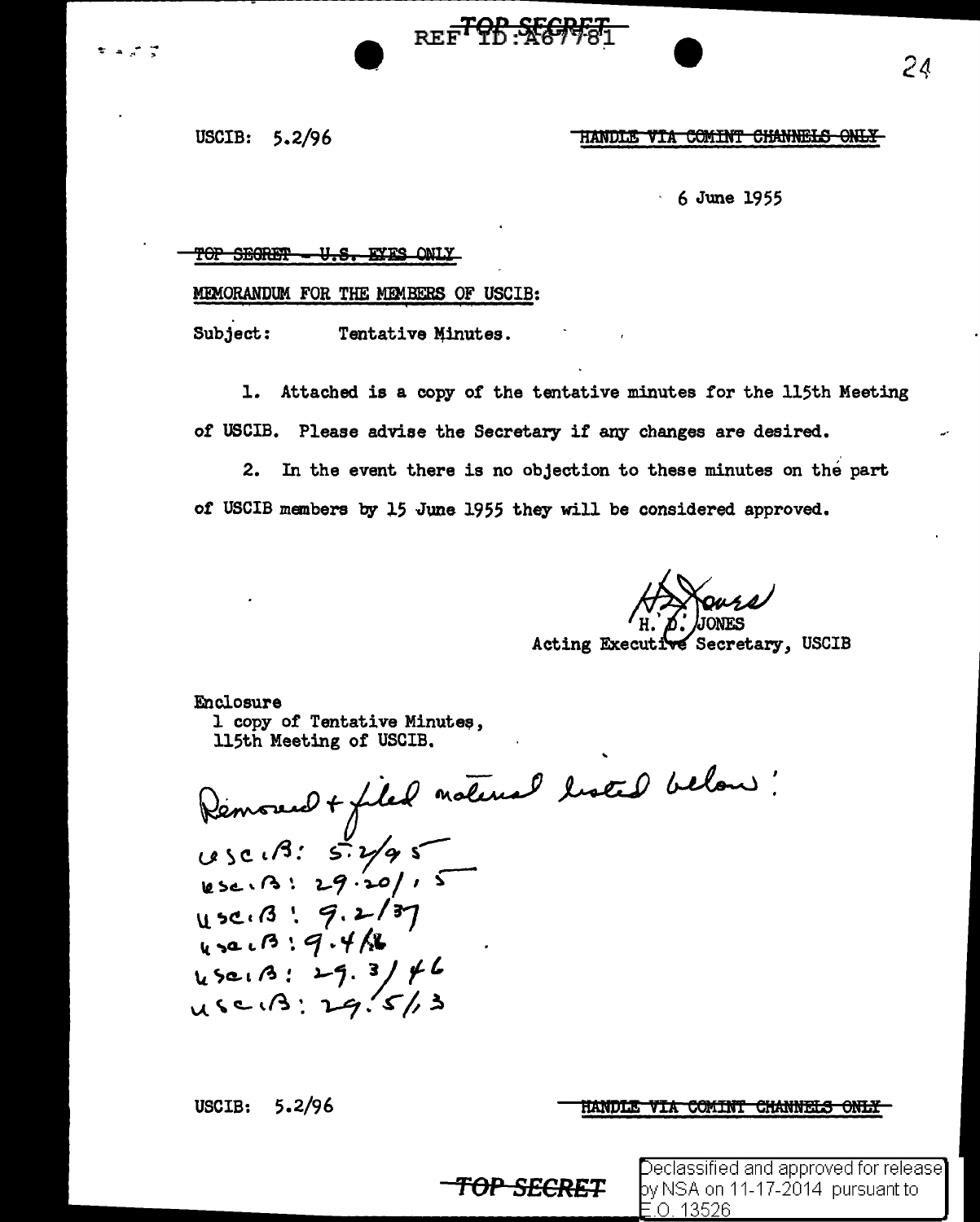CONFIDENTIAL - U.S. EYES ONLY

# ONE HUNDRED FIFTEENTH MEETING

## OF THE

# UNITED STATES COMMUNICATIONS INTELLIGENCE BOARD

## Lt. General Charles P. Cabell, USAF, Acting Chairman

 $\bullet$ 

н,

PRESENT:

 $\mathcal{L}_{\text{max}}$  ,  $\mathcal{L}_{\text{max}}$ 

| STATE:        | Mr. W. Park Armstrong, Jr.                                                                                                                  |
|---------------|---------------------------------------------------------------------------------------------------------------------------------------------|
| DEFENSE:      | General Graves B. Erskine, USMC (Ret.)                                                                                                      |
| FBI:          | Mr. Victor P. Keay<br>(for Mr. L. V. Boardman)                                                                                              |
| <u>NSA:</u>   | Lt. General Ralph J. Canine, USA                                                                                                            |
| ARMY:         | Major General Robert A. Schow<br>(for Major General Arthur G. Trudeau)                                                                      |
| NAVY:         | Rear Admiral Robert W. Cavenagh<br>(for Rear Admiral Carl F. Espe)                                                                          |
| AIR FORCE:    | Major General John A. Samford                                                                                                               |
| $CLA$ :       | Mr. Huntington D. Sheldon                                                                                                                   |
|               | EXECUTIVE SECRETARY: Captain Rufus L. Taylor, USN                                                                                           |
| SECRETARIAT:  | Mr. Hamill D. Jones<br>Mrs. Daphne O. Tucker                                                                                                |
| ALSO PRESENT: |                                                                                                                                             |
| STATE:        | Mr. T. Achilles Polyzoides<br>Mr. Robert F. Packard<br>Mr. Robert G. Walker                                                                 |
| DEFENSE:      | Mr. Philip J. Patton                                                                                                                        |
| FBI:          | Mr. S. Drake Ellis                                                                                                                          |
| NSA:          | Major General John B. Ackerman, USAF<br>Captain Jack S. Holtwick, Jr., USN<br>Lt. Commander Paul J. Karl, Jr., USN<br>Mr. Benson K. Buffham |
|               | <del>CONFIDENTIAL</del>                                                                                                                     |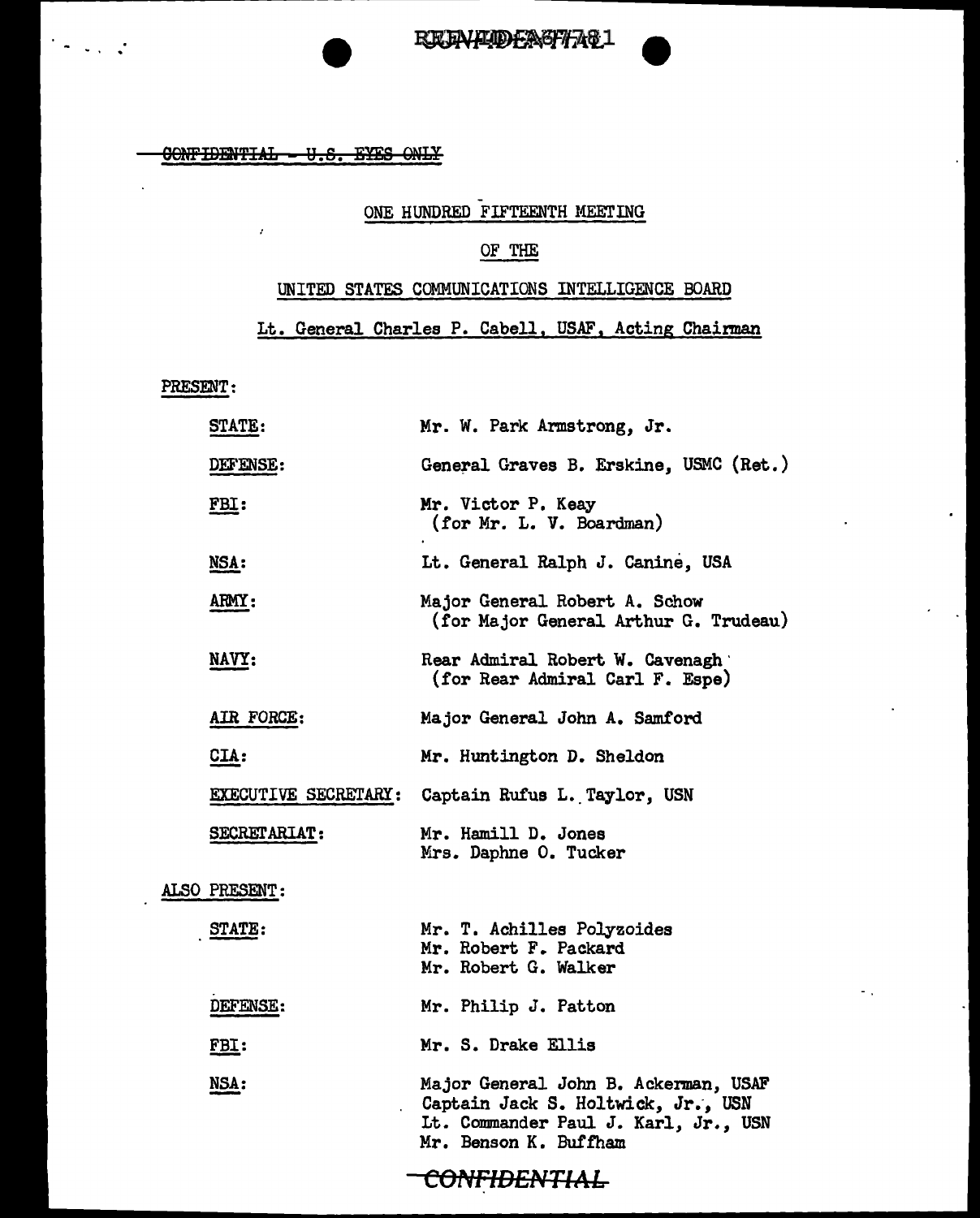REGNIEDHAGT FØJL

CONFIDENTIAL - U.S. EYES ONLY

 $\sigma^2 \propto \sqrt{2\pi}$ 

| ARMY:               | Major General Harry Reichelderfer<br>Lt. Colonel Richard Leffers                                  |
|---------------------|---------------------------------------------------------------------------------------------------|
| NAVY:               | Commander William F. Bringle                                                                      |
| AIR FORCE:          | Colonel Charles P. Richman<br>Lt. Colonel Frank J. Harrold, Jr.<br>OGA<br>Captain Allen T. Miller |
| CIA:                | Mr. Frank B. Rowlett                                                                              |
|                     |                                                                                                   |
| COMMITTEE CHAIRMEN: | Lt. Colonel Henry C. Simmons, USAF (INTCOM)<br>Major William R. Culmer. USA (SECCOM)              |

The 115th Meeting of the United States Communications Intelligence<br>Board was held in the Director's Conference Room, Administration Building,<br>Central Intelligence Agency, at 1030, Friday, 20 May 1955.

 $-2-$ 

**CONFIDENTIAL**